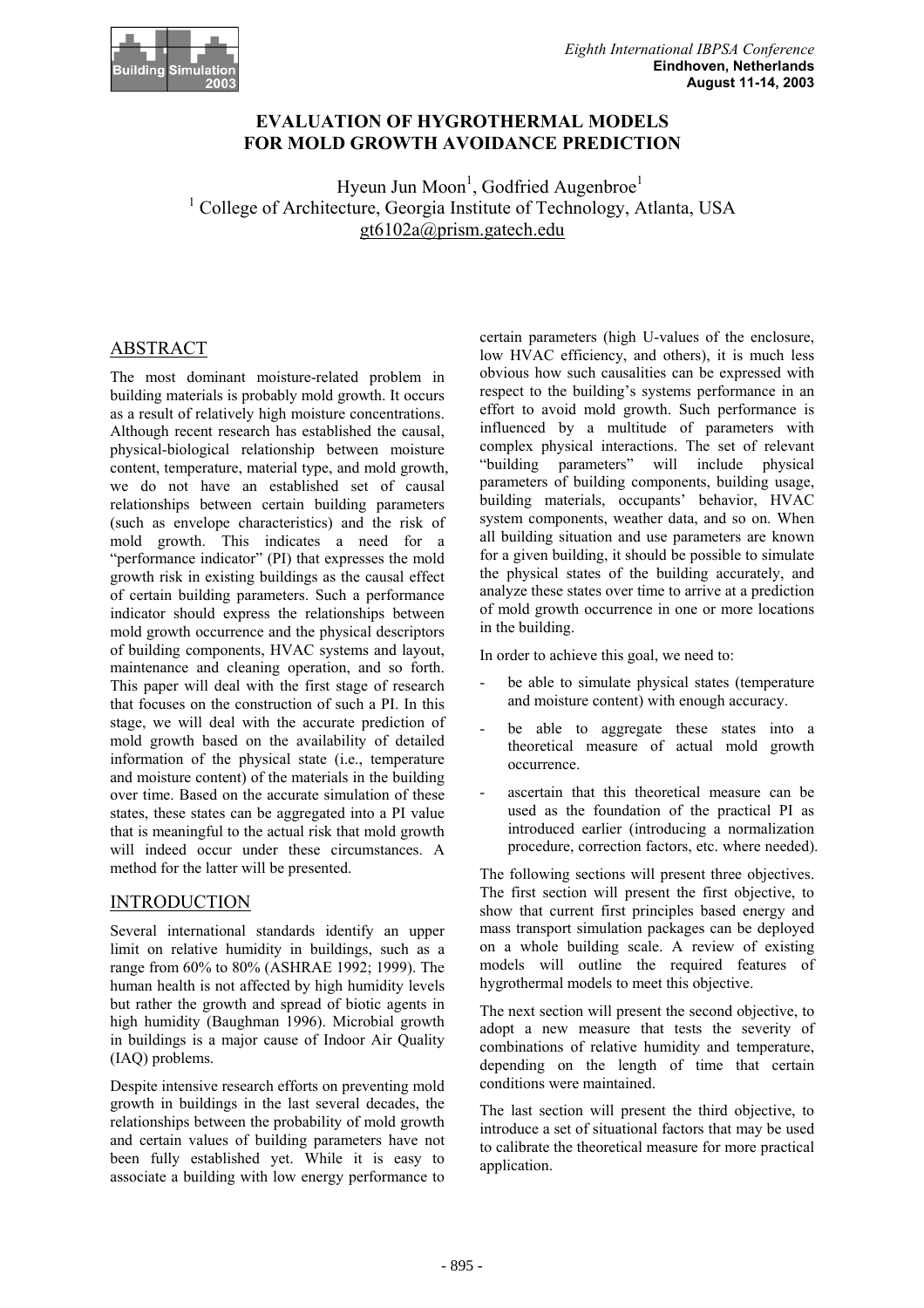The next section will evaluate several hygrothermal models that predict the moisture content and temperature in building materials. They will be evaluated in terms of their capability to prepare a quantifiable performance indicator for mold growth (expressed as a so-called "mold growth PI"). In order to use the results from the hygrothermal models for such a PI, we will show that a new mold growth analysis method has to be developed.

# REVIEW OF HYGROTHERMAL MODELS

Mold growth is dominated by the relative humidity (or moisture content) on the surfaces of building materials, not the ambient relative humidity. Acquiring surface conditions require calculation of the moisture flow between porous building materials and adjacent air, and moisture flow within multilayered building materials. For this purpose, many first principles based energy and mass transport models have been developed (Clarke 1997; Hens 1991; Nakhi 1995). The International Energy Agency (IEA) reviewed heat, air, and moisture (HAM) transport models for buildings and identified 37 different models of various complexity. The IEA divided the HAM models into 9 types, ranging from very simple to the most complete, according to the complexity of the model (Hens 1996). Since this classification was not based on the use of the models for mold prediction in existing buildings, it is hard to find appropriate models for our mold growth PI. The review of the existing hygrothermal models, new categories, and the required features of the models that will be used in the mold growth PI are discussed below.

## **General overview of hygrothermal models**

Research efforts to improve the accuracy of the hygrothermal models have continued with different purposes in mind. This section reports on an investigation of six hygrothermal models that were recently developed or improved. We attempted to classify them into two categories in terms of the target at which the model aims.

Some of the hygrothermal models predict moisture behavior within a building material, especially as part of the building envelope. These models help researchers or practitioners to identify the moisture transport behavior of building components. Other researchers have incorporated moisture transfer modules into existing thermal models that operate mostly on a whole building scale. The purpose of these models is to simulate accurate whole building performance by calculating thermal and moisture behavior simultaneously.

These two distinctly different models for moisture transfer simulation lead to the classification of "hygrothermal envelope models" and "hygrothermal models within a whole building energy simulation." The features and limitations of the hygrothermal models in both categories are discussed below. Table 1 summarizes the models.

## **Hygrothermal envelope models**

Hygrothermal envelope models target a particular building envelope in order to predict the moisture behavior within the materials and suggest ways to improve the performance of the envelope system. They focus on moisture and heat flow within a multilayered building material, delivering moisture contents within each layer, relative humidity and temperature variation over time inside the construction, as well as the heat and moisture transfer rates at each side of the surfaces. The models can also be customized for specific functions such as, condensation risk calculation, dew point calculation, moisture accumulation risk assessments, and so on.

The model uses different moisture flows, which depend on the complexity of the models. Full models consider heat flow (e.g., conduction, enthalpy, latent heat), moisture flow (e.g., vapor diffusion, vapor convection, liquid transport) and air flow together. These models typically generate accurate results that are verifiable with empirical data obtained from small scale experiments.

Boundary conditions on both sides of the envelope are specified in terms of weather and indoor air conditions. The type of weather data varies depending on the features of the model. For example, WUFI considers wind driven rain as another driving force of liquid transport on an exterior surface. Since the models in this category use long duration weather data, the moisture flow can be monitored from the fluctuating outside condition to the exterior surface of the envelope. For the indoor boundary condition, one has to assume plausible indoor air states (temperature, humidity) over time, because indoor air temperature and relative humidity cannot be calculated from a heat/mass balance of the building zone. However, the indoor air states affect the moisture content on the interior surfaces and vice versa. At the same time, indoor air conditions are also affected by heat and moisture sources as well. These thermal and moisture sources include occupants' behavior, HVAC system operation, furniture, equipment in a room, and so on. The hygrothermal envelope models are not able to represent this reciprocal moisture flow since the models in this category do not consider these sources or simplify the effect of the source terms. This leads to non-realistic results of surface conditions over time. In mold growth analysis, which focuses on surface conditions in existing buildings, the fluctuating indoor conditions are important for an accurate simulation that obtains realistic surface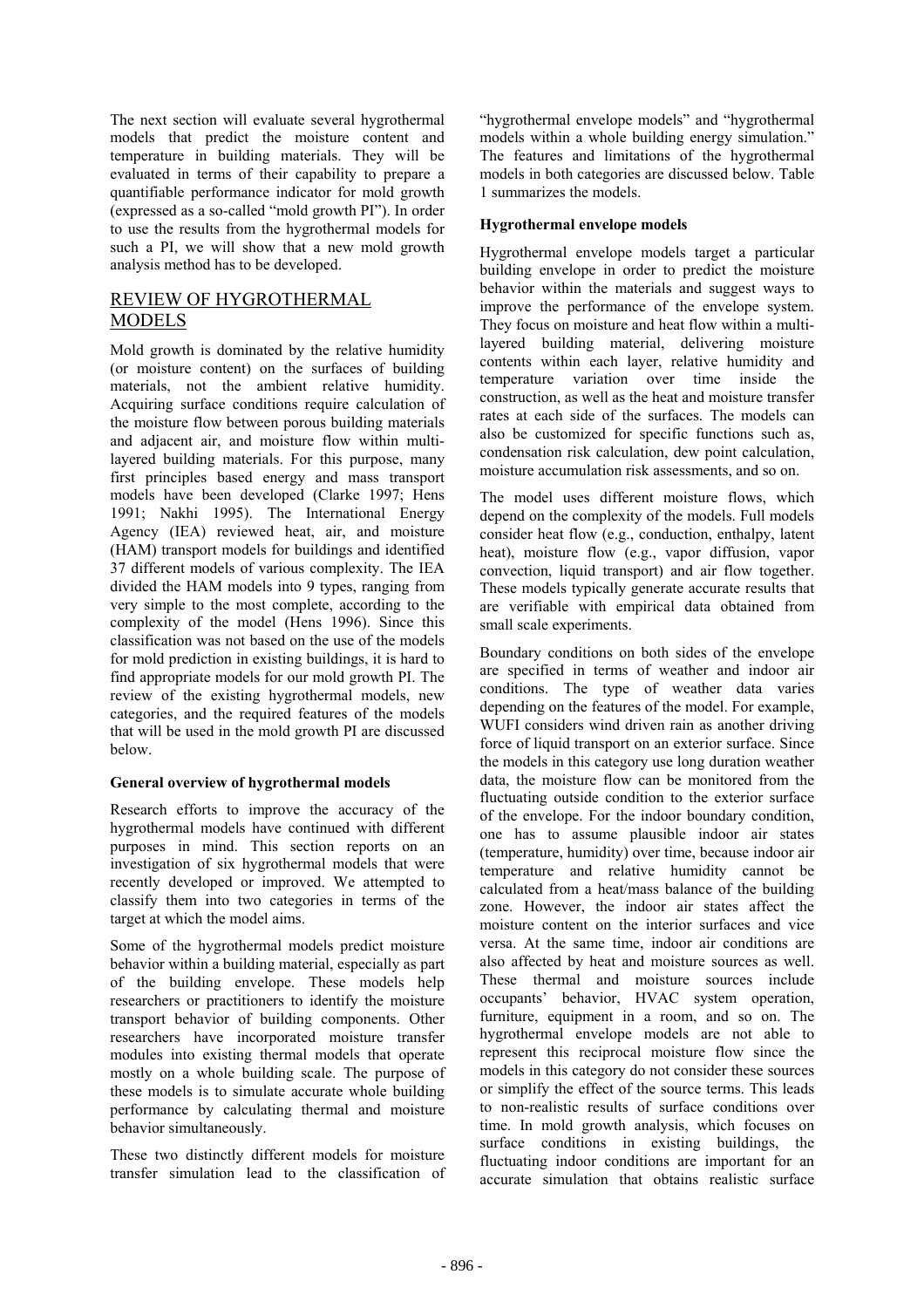conditions on a specific building material surface. The lack of this capability can be a serious limitation for mold growth analysis. 1-D HAM, WUFI, MOIST are examples of hygrothermal envelope models.

#### **Hygrothermal models within a whole building energy simulation**

With the ground work done in the 1960s and 1970s, advanced simulation packages for many aspects of building performance has been established over the last two decades (Augenbroe 2002). Energy consumption and cooling/heating load calculation in buildings were one of the mainstream developments in building simulation research. These models have integrated HVAC system simulations for selecting appropriate size of equipment and predicting the performance of these systems. In order to acquire more accurate predictions of thermal building performance, some building energy simulation models have incorporated moisture transfer modules into their packages. These models fit into the category of "hygrothermal models within a whole building energy simulation", as they deal with a building as a system, that is composed of one or multi-zones. Each zone is made up of several spaces bounded by envelope elements. In order to deal with all building components simultaneously and keep complexity manageable, the applications typically simplify the moisture flow models. For example, vapor diffusion may be the only mechanism that is considered for moisture flow within the building structure.

However, the advantages of these approaches are that indoor air temperature and moisture contents are simulated from heat and mass balance equations so that information about fluctuating interior surface conditions is more reliably available for mold growth analysis. In their mass balance approach, they take into account moisture flows from outside, occupants' activity, humidification for a zone (or multi-zone). Some applications also offer the capability of airflow calculation so that moisture transportation by infiltration, ventilation (between zones) is also available. The models in this category are contained in applications such as ESP-r, BSIM2002, and EnergyPlus. These applications deliver the physical states as a function of time at the interior surfaces. As discussed before, they are the determining factor for assessing the risk of mold growth. In order to use these results as the basis of the proposed mold growth PI, we need a method that aggregates variable state information at the surface into an averaged mold growth risk.

# MOLD GROWTH ANALYSIS

Although it may be reasonable and conservative to use the moisture content of a material at 80% RH as a threshold level for preventing mold occurrences in buildings, it must be acknowledged that the actual threshold level varies with temperature, relative humidity, length of time that certain conditions were maintained (i.e., exposure time), types of building material, and so on. The first principles-based models (as discussed in the previous section) generate surface states over time that can be analyzed by taking the effects of exposure time, hysteresis, and other conditions into account. The existing approaches for such mold growth analysis will be reviewed below.

Mold growth analysis methods have been introduced to predict the mold occurrences or growth rates of molds on the surfaces of a building material. Table 2 presents an overview of some state-of-the-art mold growth analysis methods. Most of the existing methods have attempted to establish mold growth limitation curves. These curves are called "critical relative humidity" in LATENITE or "Lowest Isopleth for Mold (LIM)" in the biohygrothermal model. One limitation of these curves, however, is that they have been established for constant temperature and relative humidity in lab experiments without considering the required "exposure time" to initiate mold germination. In fluctuating indoor air conditions in existing buildings, the "exposure time" becomes a more important factor than in constant indoor conditions.

To solve these issues, we have developed a new mold growth analysis method based on hygrothermal models and a mold germination graphs. This method keeps track of the environmental conditions at previous time steps so that the effect of the fluctuating conditions can be considered. It is assumed that once molds have germinated, the risk of mold growth is already present. Another assumption is made for the unfavorable conditions of mold growth. In fluctuating humidity conditions, the cumulative time in high-humidity conditions can be used to quantify the exposure time needed for the initiation of mold germination. However, if the environmental conditions fall out of the favorable range, some delay in the rate of mold growth will occur if it is already germinated (Hukka 1999). For the germination condition, it is assumed that germination will not occur once the environmental conditions are out of the favorable range. In this case, the accumulated exposure time is set to zero. To obtain reliable data, more experimental research needs to be done to observe mold growth in fluctuating conditions.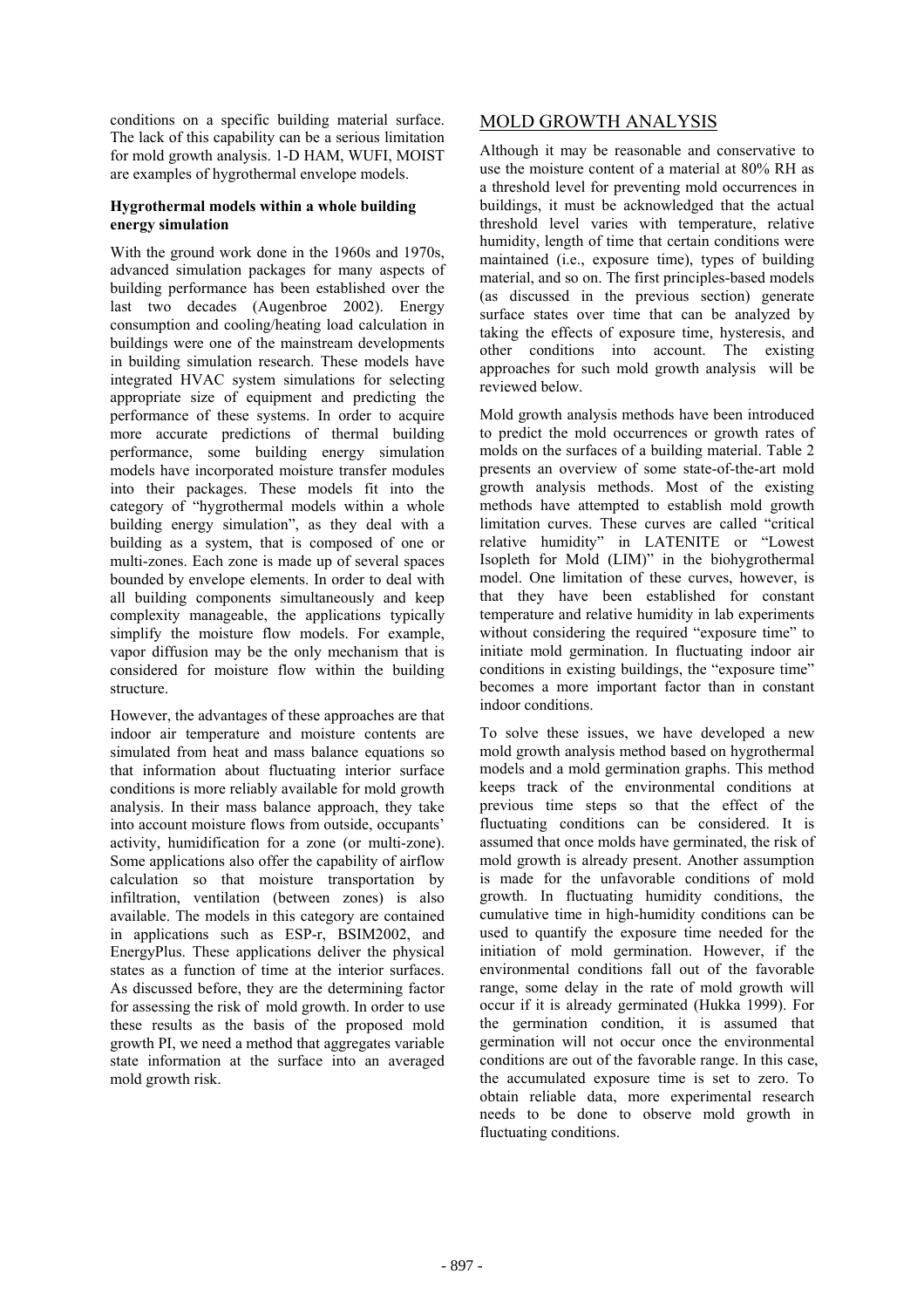

*Figure1. Mold germination graph showing each group with temperature, relative humidity and required exposure time for the initiation of mold germination.* 

Growth conditions, ranging from optimum condition to unfavorable condition can be categorized in terms of surface relative humidity, surface temperature, and required exposure time for germination of mold. These isopleths for mold spores (mold germination graph) were developed from experiments by (Ayerst 1969; Smith 1982). These isopleths were also introduced in the biohygrothermal model underlying LIM (Krus 2001).

Figure 1 shows a mold germination graph of Aspergillus restrictus with favorability groups. If the surface condition is assigned into Group 1, this condition should be maintained at least one day to initiate the mold germination.

The new mold growth analysis method ("the germination graph method") uses the isopleths for mold spores in order to establish a standard "mold germination graph." According to the calculated surface RHs and surface temperatures, the conditions can be assigned into one group. Once this occurs, one can start to record the accumulated exposure time for each group. If the accumulated exposure time is greater or equal to the required exposure time, mold growth risk exists. At least one group has to display the mold growth risk in order to determine a risky day. If the group on the next day goes higher than that on the previous day (e.g., Group  $\text{III} \rightarrow$ 

Group  $\mathbb{I}$ ), the accumulated exposure times of the lower groups (GroupⅢ) are recorded and compared with the required exposure time. However, in the reverse cases (e.g., Group  $\mathbb{I} \rightarrow$  Group  $\mathbb{II}$ ), the exposure times of upper groups (Group  $\mathbb{I}$ ) are set to zero because in this case germination will not occur in the upper group.

| Day                     | Surface |    | Group                            | germination gruph method<br>Accu.<br>exposure | Req.<br>exposure         | Mold<br>growth |              |  |
|-------------------------|---------|----|----------------------------------|-----------------------------------------------|--------------------------|----------------|--------------|--|
|                         | Temp    | RH |                                  | time                                          | time                     |                | risk         |  |
| $\mathbf{1}$            | 20      | 70 | $\mbox{VI}$                      |                                               |                          | $\mathbf x$    | X            |  |
| $\overline{c}$          | 25      | 80 | $\rm III$                        | 1                                             | $\overline{4}$           | $\mathbf x$    | X            |  |
| $\overline{\mathbf{3}}$ | 23      | 85 | Ш                                | $\overline{c}$                                | $\overline{\mathcal{L}}$ | $\mathbf x$    | X            |  |
| $\overline{4}$          |         | 90 | Π                                | $\mathbf{1}$                                  | $\overline{c}$           | X              |              |  |
|                         | 26      |    | Ш                                | 3                                             | 4                        | X              | $\mathbf X$  |  |
|                         | 30      |    | $\overline{I}$                   | $\mathbf{1}$                                  | $\mathbf{1}$             | $\mathbf{o}$   |              |  |
| 5                       |         | 95 | П                                | $\overline{c}$                                | $\overline{c}$           | $\mathbf 0$    | $\mathbf 0$  |  |
|                         |         |    | $\mathbb{I}$                     | 4                                             | 4                        | $\mathbf 0$    |              |  |
| 6                       | 22      | 85 | Ш                                | 5                                             | 4                        | $\mathbf{O}$   | $\Omega$     |  |
| $\overline{7}$          | 18      | 97 | Π                                | $\mathbf{1}$                                  | $\overline{c}$           | $\mathbf x$    |              |  |
|                         |         |    | $\rm III$                        | 6                                             | $\overline{4}$           | $\mathbf{o}$   | $\mathbf 0$  |  |
| 8                       | 25      | 80 | Ш                                | 7                                             | 4                        | $\mathbf 0$    | $\mathbf 0$  |  |
| 9                       | 18      | 97 | Π                                | $\mathbf{1}$                                  | $\overline{\mathbf{c}}$  | X              |              |  |
|                         |         |    | Ш                                | 8                                             | $\overline{\mathcal{L}}$ | $\mathbf{o}$   | $\mathbf{O}$ |  |
| 10                      | 20      | 70 | VI                               | $\overline{a}$                                | $\overline{a}$           | $\mathbf x$    | $\mathbf X$  |  |
| 11                      | 25      | 80 | $\rm III$                        | 1                                             | $\overline{\mathcal{L}}$ | $\mathbf x$    | $\mathbf X$  |  |
| 12                      | 18      | 97 | $\rm \Pi$                        | $\mathbf{1}$                                  | $\overline{c}$           | X              |              |  |
|                         |         |    | $\mathop{\mathrm{III}}\nolimits$ | $\overline{c}$                                | 4                        | X              | X            |  |

*Table 3. Example of the application of the germination graph method* 

Table 3 illustrates the use of the germination graph in the mold growth analysis method. The surface temperature and RHs are assumed to be available. In the example, our mold growth analysis method generated 5 risky days out of 12 days.

Different building materials have different critical humidity and exposure time for the initiation of the fungal growth. For example, wood-base materials require a lower critical humidity level and exposure time than stone-based materials (Ritschkoff 2000). The effect of different building materials as substrates can be taken into account by modifying the mold germination graph for each group. An alternative solution is the introduction of a substrate correction factor. Parallel research is underway to develop such substrate correction factors for different building materials.

#### **Comparative Studies**

Two case studies have compared the results from the mold germination graph method with two other methods, the embedded mold prediction method in ESP-r and the simple RH=80% threshold approach.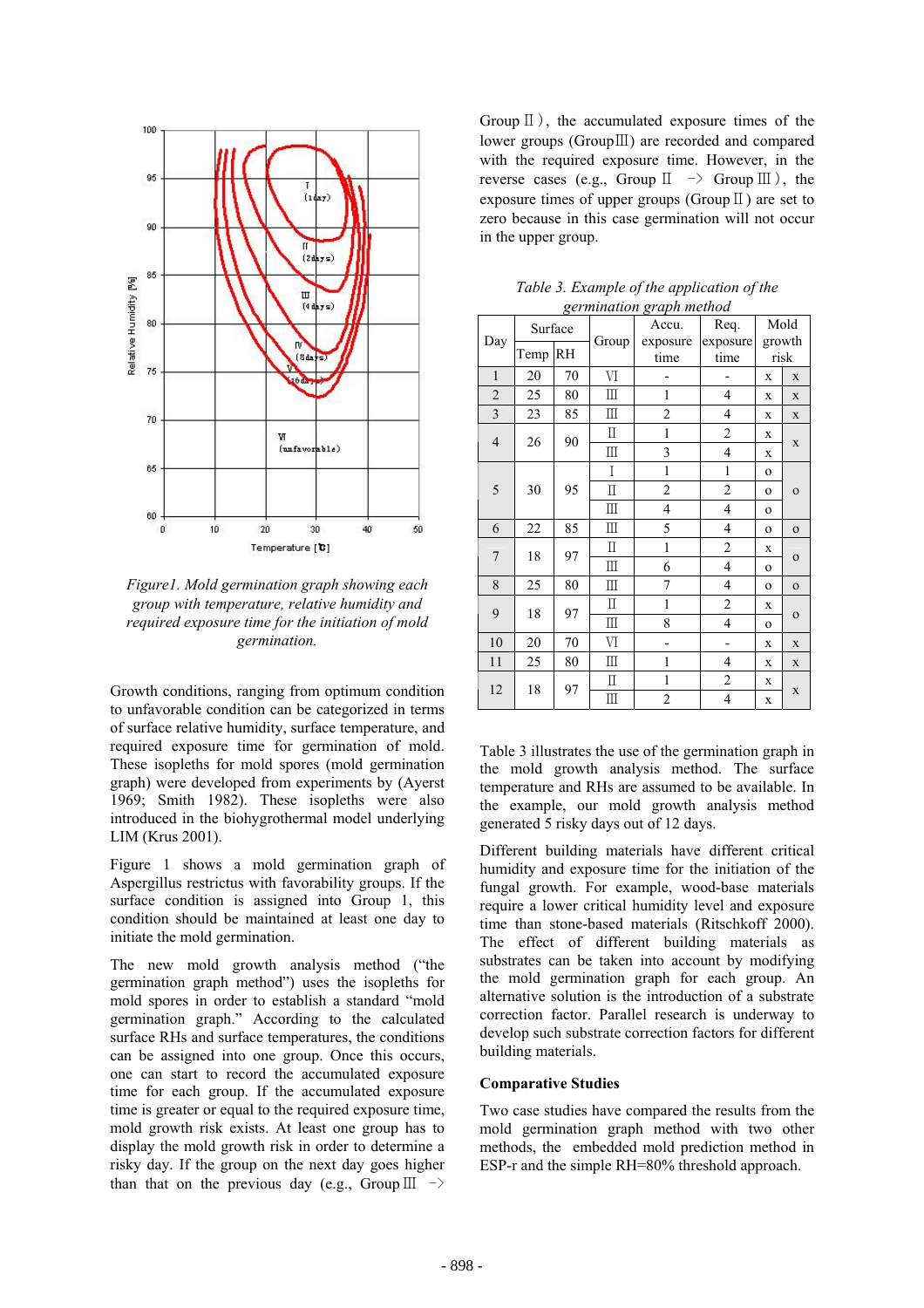A one-zone building model was made in ESP-r. The building model includes a simple HVAC plant with a specified humidity ratio, heating coil, and a supply fan. The HVAC system runs with an on-off control law and the zone temperature set points are set at 20 ~ 24 °C during working time  $(8:00 - 18:00)$ . The simulation was implemented for one week in winter season with Atlanta weather data. The results of temperature and relative humidity on the interior surface of the south facing wall are shown in figure 2.



*Figure 2. Results for interior south surface temperature and relative humidity in ESP-r* 

As a consequence of the zone temperature set points, the surface temperature reaches 20℃ occasionally (leading to low RH in a 60% range at the surface). On the other hand, the relative humidity on the surface can reach values close to 100% at night. Variations in surface conditions in response to fluctuating indoor conditions are shown in the figure  $\mathcal{L}$ 

Figure 3 presents the results of mold growth conditions as used in the ESP-r mold growth prediction module. The surface temperature and relative humidity points are superimposed on the generic mold growth curves that are embedded in a database within ESP-r. As can be seen, the distribution of data points affects all growth curves. On this basis it can be concluded that mold infestation would have occurred in all growth categories. This analysis method does not generate any quantitative results, so it is difficult to compare the results of this method with those of other methods.

Table 4 shows daily surface temperature and relative humidity as presented by the ESP-r simulation. It also shows the result of a mold growth risk analysis based on our germination graph method. Although the simulation ran for only one week, interestingly, it showed that there was only two days in a favorable range (Group 5), which requires 16 days for the initiation of mold germination. The result indicated that no mold growth would occur during that period.

This conclusion would not have been reached by using the ESP-r module as presented in Figure 3.



*Figure 3. Mold growth prediction using ESP-r* 

| germination graph method |         |           |       |       |                           |                |             |
|--------------------------|---------|-----------|-------|-------|---------------------------|----------------|-------------|
| Day                      | Surface |           |       | Accu. | Req.                      | Mold           |             |
|                          | Temp    | <b>RH</b> | Group | time  | exposure exposure<br>time | growth<br>risk |             |
|                          | 13.9    | 79.5      | VI    |       |                           | X              | X           |
| $\overline{2}$           | 13.8    | 84.7      | V     |       | 16                        | X              | X           |
| 3                        | 14.7    | 78.0      | VI    |       |                           | X              | X           |
| 4                        | 14.0    | 85.1      | V     |       | 16                        | X              | X           |
| 5                        | 14.9    | 76.8      | VI    |       |                           | X              | X           |
| 6                        | 14.0    | 79.9      | VI    |       |                           | X              | X           |
| 7                        | 14.3    | 78.7      | VI    |       |                           | X              | $\mathbf X$ |

*Table 4. Mold growth risk analysis using a germination graph method* 

A second case study for the same one-zone building was conducted for a one-year simulation using EnergyPlus. This study used a conservative mold prevention criterion, which was 80% of relative humidity as a threshold for mold germination. The purpose was to compare the results of this study with those using the germination graph method. Figure 4 gives the simulation results for interior surface conditions.

Figure 5 shows the results from both analysis methods. The mold germination graph method generated 117 mold growth risky days during a one year period, less than the result of the 80% criterion (131 days). The difference is not dramatic as this is clearly a case with high mold growth risk (due to high internal moisture production assumed in the zone). In less obvious cases, it is believed that the germination graph method will can eliminate spurious days, leading to more reliable predictions.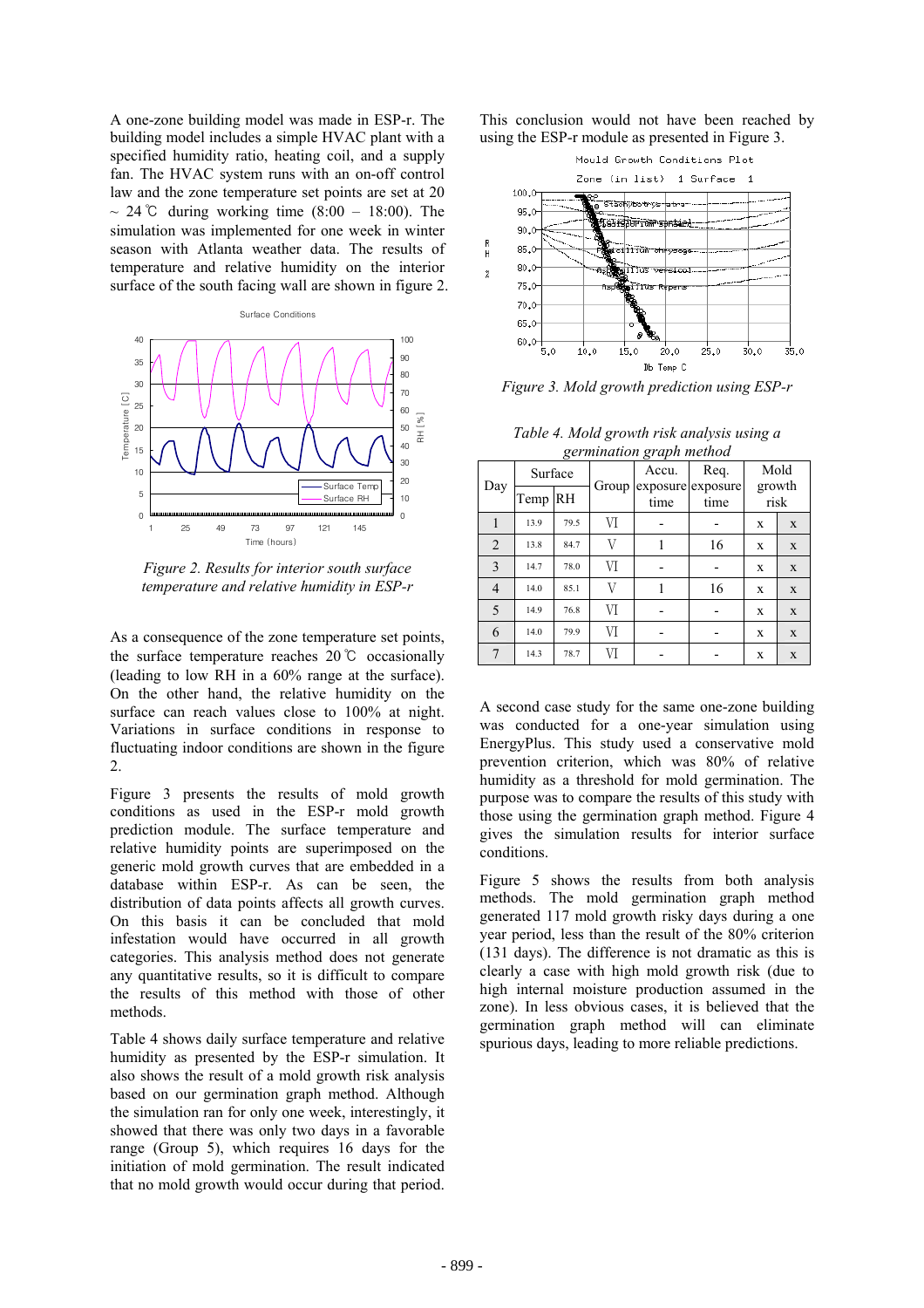

*Figure 4. Results for interior south surface temperature and relative humidity in EnergyPlus* 



*Figure 5. The mold growth analysis results from the germination graph method and 80% criterion* 

## A PRACTICAL MOLD GROWTH PERFORMANCE INDICATOR

We demonstrated how simulation results can be aggregated into a mold growth analysis. However, simulations are only idealized representations of reality. Actual surface conditions will vary across a wall, due to local effects and potential anomalies (i.e., situations that are not "as-designed"). TenWolde claims that "service conditions," including building design and operation, should be considered in mold growth analysis (TenWolde 2000). Hens combined substrate nutrient values with the threshold relative humidity and incubation time (Hens 1999). This leads to the conclusion that the theoretical mold growth risk, determined from simulations and postaggregations, cannot be used straightforwardly as a mold growth avoidance indicator (PI). Rather, it should be used as the foundation of a more practical PI by including a set of additional factors (situation factors) that account for effects that are not represented in idealized simulations.

From the literature review on building pathology, the authors found various causes of mold and moisture problems in residential, commercial and school buildings (Moon 2003). It proved possible to link these causes to four particular "situation factors"

described in Table 5. The suggested situation factors are as follows:

**a**: the building usage factor, which considers building usag as relavant to the origin of spores (e.g., as resulting from dust accumulating on paper materials)

**b**: the substrate correction factor. The mold germination method is based on the results of lab experiments with fixed temperature and relative humidity on agar for a specific fungi spore. This factor corrects the substrate effects for different building materials.

**c**: the maintenance/operation factor, which considers the effects of building maintenance and HVAC system operations, particullary the effect of filters, and dust and mold accumulation in ducts.

**d**: the building details factor, which takes into account that molds prefer to grow where insulation materials are improperly designed or installed, causing thermal bridge effects. Possible places for condensation are window sills, behind wallpaper, and under carpet. This factor considers these types of design mistakes and defects in buildings.

A practical PI can now be formalized as a combination of the outcome of idealized simulations and the additional factors.

$$
1 \text{Mod growth PI} = a \times (b \times PI^*) \times c \times d,
$$
  

$$
(0 < a, b, c, d < 1)
$$

where,

PI\*: idealized mold growth risk based on simulated and aggregated surface environmental conditions (i.e., using the germination graph method)

After the calculation of aggregated surface envirionmental conditions, the practical mold growth PI results in mold growth risks depend on building specific situation factors. Detailed calculations and aggregation methods for the four situation factors are now underway.

## CONCLUSIONS AND FUTURE WORK

Because mold growth in existing buildings is such a complex phenomenon, no simple prediction method works for all cases. One has to consider the physical properties of the buildings as well as case dependant building related factors in order to understand and predict the risk of mold growth.

In this paper, we reviewed several state-of-the-art heat and mass transfer simulation packages to calculate surface environmental conditions. Hygrothermal models within whole building energy simulations generate more realistic physical states at the surfaces in existing buildings by simultaneously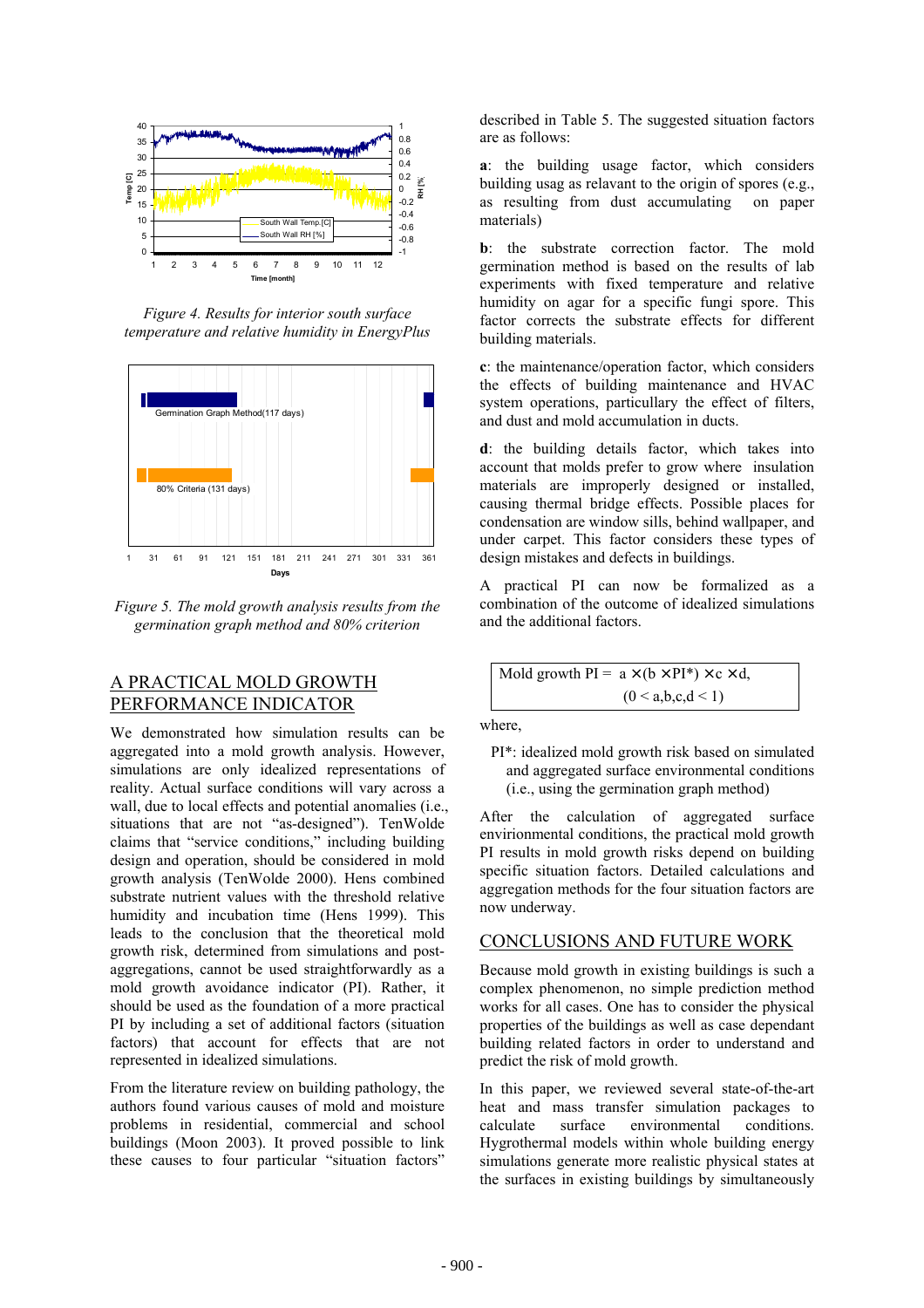calculating the indoor air conditions. It was shown how a new mold growth analysis method based on mold germination graph can generate more accurate, although "idealized," mold growth risk. This approach is believed to eliminate spurious mold growth risk days found with simpler methods, but more validation has to take place.

It was articulated that the idealized measure could be used as the foundation of a practical PI by introducing a set of additional building related situation factors, which are specific to each building case.

The detailed development and aggregation of the four situation factors will be researched in the next stage of research. An extensive database of mold growth occurrences and data from existing buildings will be used to identify correlations between building parameters and actual mold occurrences. Once the correlations are established, the ultimate step is then to use the known correlations to calibrate the postulated performance indicator for mold growth (i.e., calibrate a, b, c and d).

## ACKNOWLEDGMENTS

The study is a part of "A Technical Building Performance Toolkit for GSA", a project funded by the U.S. General Services Administration.

# REFERENCES

ASHRAE. 1992. Ansi/Ashrae Standard 55-1992, Thermal Environmental Conditions for Human Occupancy., Atlanta, American Society of Heating, Refrigeration and Air-Conditioning Engineers, Inc.,

ASHRAE. 1999. Ansi/Ashrae Standard 62-1999, Ventilation for Acceptable Indoor Air Quality, Atlanta, American Society of Heating, Refrigeration and Air-Conditioning Engineers, Inc.,

Augenbroe, G. 2002. Trends in Building Simulation. *Building and Environment.* Vol. 37 (1), pp. 891-902.

Ayerst, G. 1969. The Effect of Moisture and Temperature on Growth and Spore Germination in Some Fungi. *J. stored Prod. Res.* Vol. 5 pp. 127-141.

Baughman, A. and Arens, E. 1996. Indoor Humidity and Human Health - Part1: Literature Review of Health Effects of Humidity-Influenced Indoor Pollutants. *ASHRAE Transaction.* Vol. 102 (Part 1), pp. 193-211.

Clarke, Johnstone, Kelly*, et al.* 1997. Development of a Simulation Tool for Mould Growth Prediction in Buildings. *Building Simulation.* Vol. 2 pp. 343-349.

Clarke, J. A., Johnstone, Kelly*, et al.* 1999. A Technique for the Prediction of the Conditions Leading to Mould. *Building and Environment.* Vol. 34 pp. 515-521.

Hens. 1999. Fungal Defacement in Buildings: A Performance Related Approach. *HVAC&R Research.* Vol. 5 (3), pp. 265-289.

Hens, H. and Sneave, E. 1991. Annex 14: Condensation and Energy, Final Report, International Energy Agency,

Hens, H. and Sneave, E. 1996. Annex 24: Heat, Air and Moisture Transfer through New and Retrofitted Insulated Envelope Parts, International Energy Agency,

Hukka, A. and Viitanen, H. A. 1999. A Mathematical Model of Mould Growth on Wooden Material. *Wood Science and Technology.* Vol. 33 pp. 475-485.

Krus, M., Sedlbauer, K., Zillig, W.*, et al.* 2001. A New Model for Mould Prediction and Its Application on a Test Roof. *Proceedings of the Contribution to the II International Scientific Conference on "The current problems of building-physics in the rural building"*, pp. Cracow, Poland.

Moon, H. J. and Augenbroe, G. 2003. Development of a Performance Indicator for Mold Growth Risk Avoidance in Buildings. *Proceedings of the Healthy Building 2003*, pp. Singapore.

Nakhi, A. 1995. Adaptive Construction Modelling within Whole Building Dynamic Simulation. Department of Mechanical Engineering. University of Strathclyde

Ritschkoff, A.-C., Viitanen, H. and Koskela, K. 2000. The Response of Building Materials to the Mould Exposure at Different Humidity and Temperature Conditions. *Proceedings of Healthy Building 2000.* Vol. 3 pp. 317-322.

Smith, S. L. and Hill, S. T. 1982. Influence of Temperature and Water Activity on Germination and Growth of Aspergillus Restrictus and Aspergillus Versicolor. *Transactions of British Mycological Society.* Vol. 79 (3), pp. 558-560.

TenWolde, A. 2000. Mold and Decay in Tristate Homes. *Proceedings of the 2nd Annual Conference PATH Consortium for Wood-frame Housing in Cooperation with The Forest Products Society*, pp. 53-57. Madison, WI.